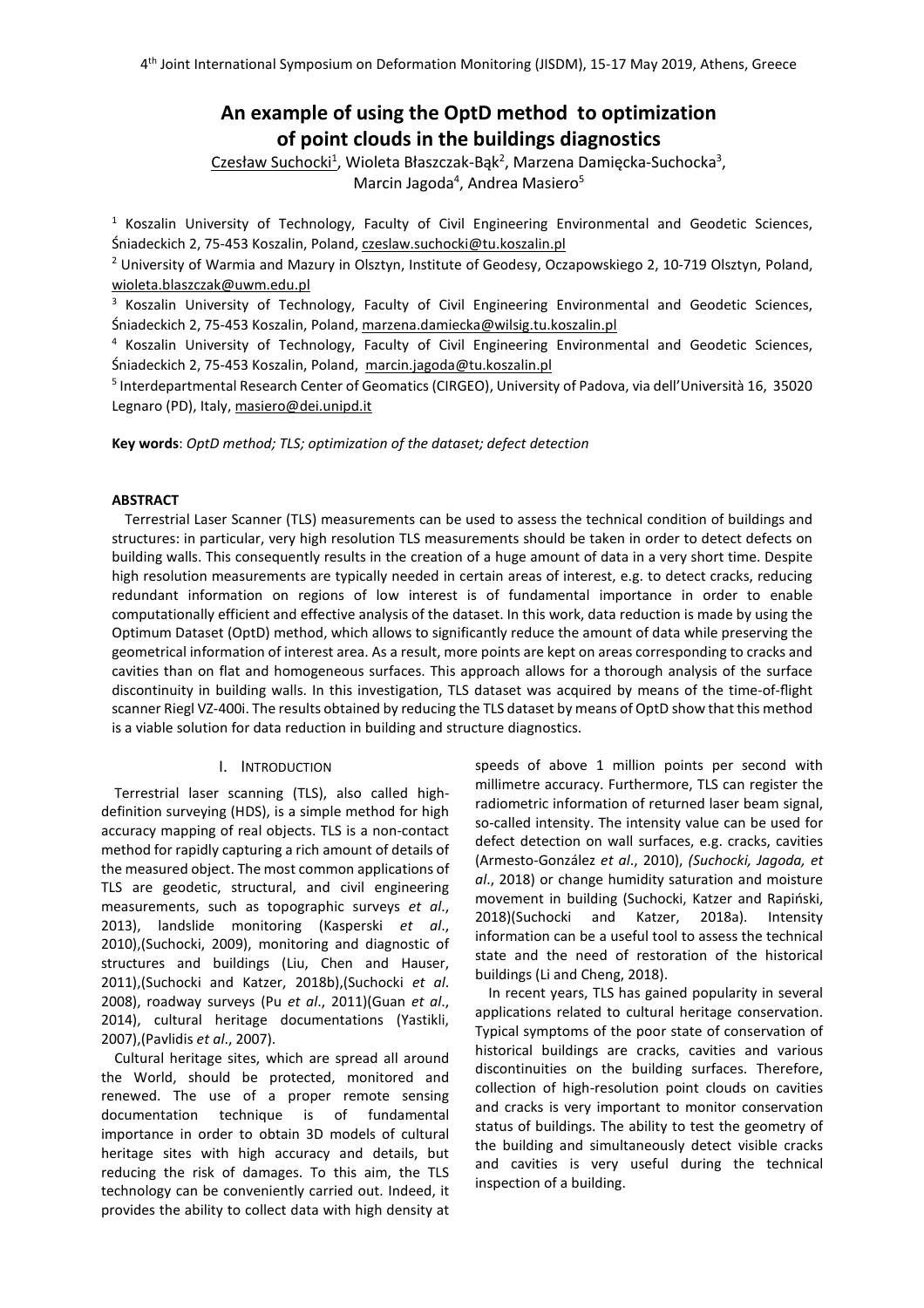The need of detecting also minor defects on the surfaces of walls imposes the acquisition of TLS measurements at very high resolution. However, this often leads to very large datasets, which are consequently difficult to efficiently process with commercial software. This motivates the usage of automatic optimization methods for reducing the size of the above-mentioned datasets.

Typically data reduction is performed by using a random method which in consequence causes the loss of important information.

Point cloud data reduction is often achieved by randomly subsampling the dataset. Despite this method is clearly simple and computationally extremely efficient, it does not consider the possible consequences of such subsampling, hence potentially leading to the loss of important information. Differently, this work considers the use of the Optimum Dataset (OptD) reduction method to reduce the number of points without the potential loss of useful information cardinality while carefully taking into control the potential loss of useful information, e.g. the method is expected to properly reduce the number of points on flat surfaces while keeping points on defect/damaged areas (cracks and cavities).

The OptD method was typically used to reduce a large dataset of LIDAR measurement for building digital terrain model (Błaszczak-Bąk, Sobieraj-Żłobińska and Kowalik, 2017). Instead, the OptD method has not been used to optimise point clouds for building and structure diagnostics so far: this paper investigates the potential of the usage of OptD method to this aim, and presents the obtained results on scans of a historical building.

## II. THEORETICAL BACKGROUND OF OPTD METHOD

OptD method was originally proposed in (Błaszczak-Bąk, 2016 and Błaszczak-Bąk, Sobieraj-Żłobińska and Kowalik, 2017) with the aim of decreasing the size of a measurement dataset while preserving most of the information contained in such data (Bauer-Marschallinger, Sabel and Wagner, 2014).

The OptD method is different from the reduction of height data conducted by DTM generalization (Bakuła, 2014) because it is used in the pre-processing stage, without the need to build DTM. The OptD method starts the processing from determination of the optimization criterion (f). This parameter can be for example percent of points or standard deviation. OptD method works in two planes. In the first steps the OptD method determine the initial width of the measuring strip (L) in the horizontal plane . Then the selection of points for each measuring strip begins and in each strip the cartographic generalization method is used but this time in vertical plane (Douglas and Peucker 1973). Very important in this stage is right choice of tolerance parameter (t). Each measuring strip is processed separately. The last stage is verification, whether obtained dataset fits the specified optimization criterion. If so, the reduction process is completed. If not, suitable steps are repeated.

The use of OptD methods has a positive impact on the following aspects:

- Geometry visibility. Improvement of visibility and readability of the measured details. After applying OptD it is possible to better distinguish object shapes that might originally be hard to be seen due to the large amount of data (W. Błaszczak-Bąk, Sobieraj-Złobińska and Wieczorek, 2018);
- Processing time. Reduction of the dataset in the pre-processing stage enables less labor-intensive and time-consuming computations of e.g. DTM, 3D modeling (Błaszczak-Bąk, Sobieraj-Żłobińska and Kowalik, 2017).

The OptD method works in such a way that it keeps more points in places where there is a large variation due to the examined characteristic, e.g. height, intensity. On the other hand, less points are preserved where the object shape is very smooth e.g. where it can be locally well approximated with a planar surface. Consequently, the application of OptD produces point clouds with non-homogeneous densities: degree of data reduction is highly dependent of the local object complexity (i.e. of the information contained in such area of the 3D model).

Differently from simple subsampling methods, OptD checks the usefulness of each point in the model: a tolerance parameter is used to determine whether a point should be preserved or discarded. The OptD method is rather automatic, i.e. the user only selects the optimization criterion. Actually, just one criterion shall be used in the OptD-single variant (Wioleta Błaszczak-Bąk, 2016), which is the one adopted in this work, whereas a multiple-criteria optimisation is implemented in the OptD-multi case (Wioleta Błaszczak-Bąk *et al*., 2017).

Figure 1 summarizes the workflow of the OptD-single method taking into account all the parameters that affect the reduction results.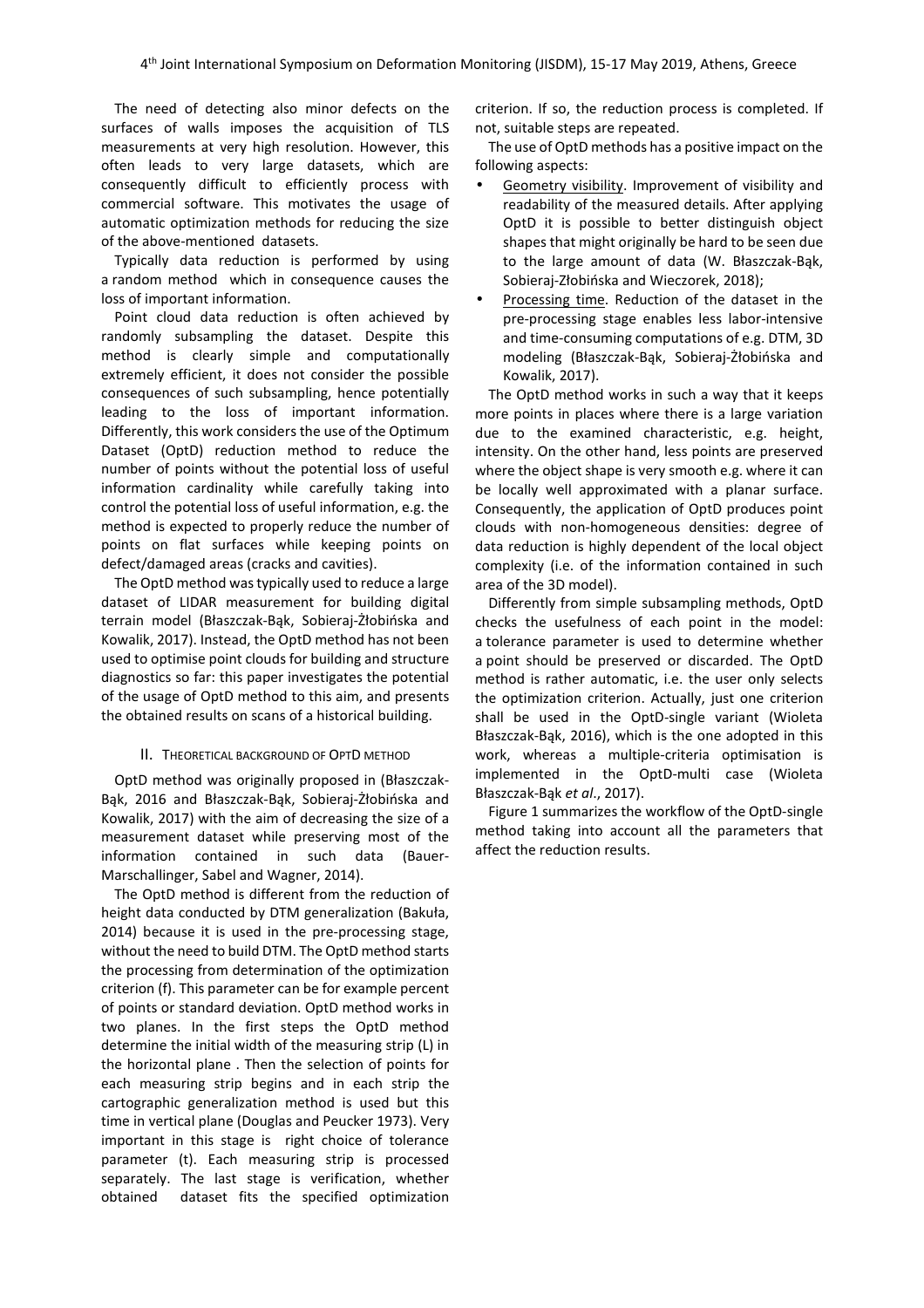

Figure 1. OptD workflow

#### III. SCOPE OF WORK

## A. *Object of research and used equipment*

In this work, a time-of-flight terrestrial laser scanner Riegl VZ-400i was used. This TLS uses a narrow infrared laser beam. Laser pulse repetition is from 100 kHz to 1200 kHz. The maximum measurement range of this TLS is up to 800 meters for laser pulse repetition rate 100 kHz. The scanner works with a maximum measurement rate of 500,000 pixel/sec for laser pulse repetition rate 1200 kHz. The laser beam diameter is approximately 3.5 mm and laser beam divergence is equal 0.35 mrad. Accuracy of conformity of a measured quantity to its actual value is approximately 5 mm.

The object of research was the building of an old tobacco factory in Cracow. The building is part of the *Dolne Młyny* complex, which is under the supervision of the conservator. The interior part of the building has been restored. The outside part of the building is characterized by poor conservation state (Figure 2). The *Dolne Młyny* complex was enriched with a prestigious club offering a rich entertainment and cultural program. The club refers to the legendary New York Studio 54 (West 54th Street in Manhattan). A part of wall with damaged plaster (Figure 2) and concrete structural element with cracks (Figure 3) were used to carry out the tests. Measurements were conducted by TLS from distances of 10 m, with 1200 kHz laser pulse repetition rate. The angle measurement resolution was set on the scanner at horizontally 0.01 deg. and vertically 0.01 deg. respectively.



Figure 2. The research object 1- wall with damaged plaster



Figure 3. The research object 2- concrete element with the cracks

#### B. *Research and results*

The RiSCAN PRO software was used for the preprocessing of data. The CloudCompare software was used to visualize and present the reduced dataset. Detailed characteristics of obtained datasets are

provided in Table 1.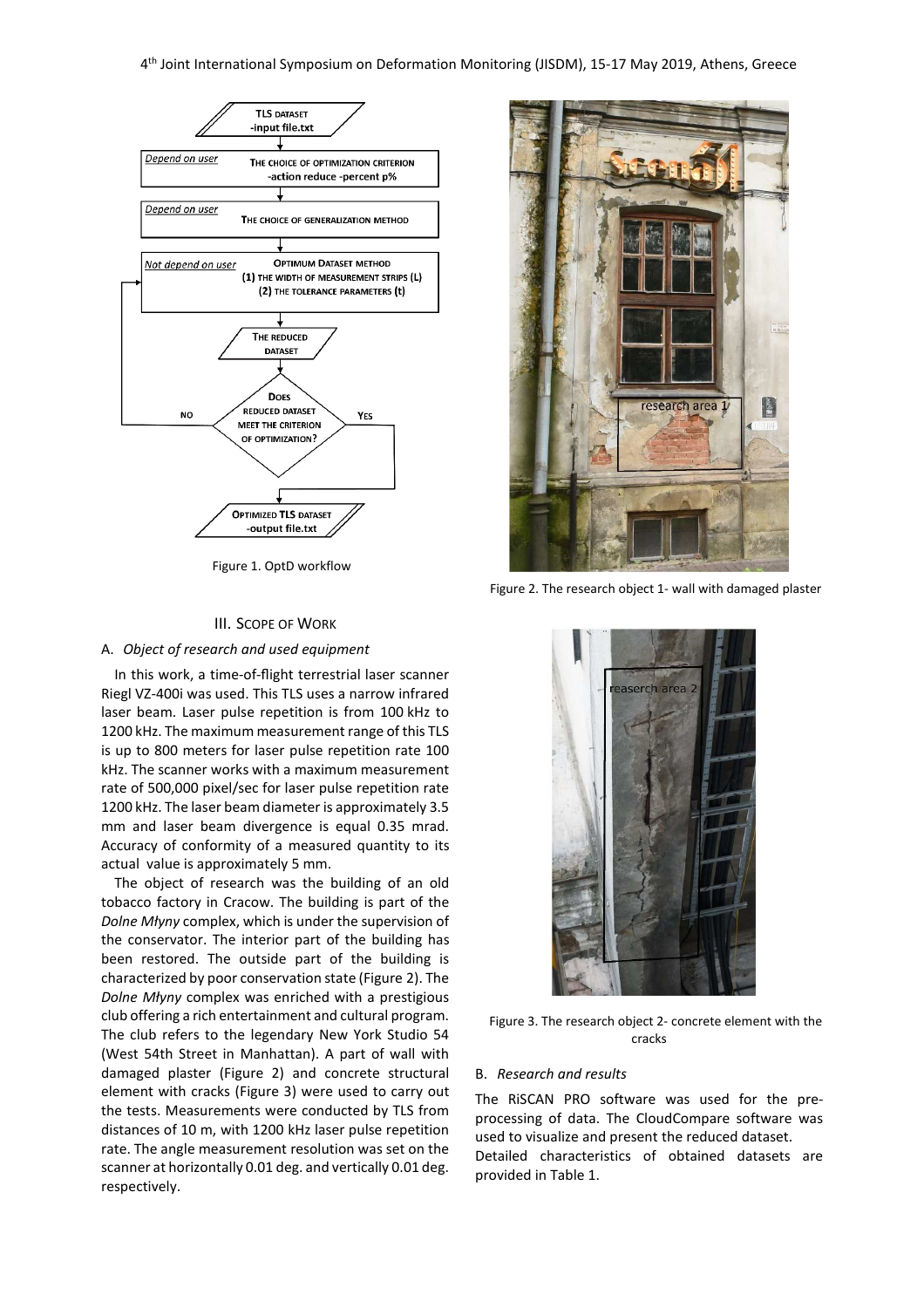| rapic 1. Characteristics or tested samples |                          |           |                                             |  |  |
|--------------------------------------------|--------------------------|-----------|---------------------------------------------|--|--|
| Sample                                     | <b>Dimensions</b><br>[m] | No points | $N^{\circ}$ points/<br>$0.01 \, \text{m}^2$ |  |  |
| wall with<br>damaged<br>plaster            | $1.50 \cdot 0.90$        | 2,377,449 | 170                                         |  |  |
| concrete<br>element with<br>cracks         | $2.30 \cdot 0.38$        | 762,480   | 90                                          |  |  |

Table 1: Characteristics of tested samples

The TLS datasets were processed by means of the OptDsingle method. The percentage of points to be kept after the data reduction was assumed as optimization criterion in the OptD. During the processing of the OptD-single method, the Douglas-Peucker generalization method was used (Douglas and Peucker, 1973). In OptD-single method six different criteria have been adopted: 20%, 10%, 5%, 2%, 1% and 0.5%. To meet accepted criteria the appropriate parameters were selected.

Table 2 and Table 3 report the parameter values used by OptD to satisfy the optimization requirements (such values depend only on the specifically selected optimization criterion).

Table 2: Parameters adopted by the algorithm - wall with damaged plaster

| p%        | 20%   | 10%   | 5%    | 2%    | 1%    | 0.5%  |
|-----------|-------|-------|-------|-------|-------|-------|
| $L$ [m]   | 0.001 | 0.001 | 0.001 | 0.001 | 0.001 | 0.001 |
| t [m]     | 0.002 | 0.003 | 0.004 | 0.009 | 0.016 | 0.031 |
| iteration | q     | 14    | 14    | 13    |       | 10    |

Table 3: Parameters adopted by the algorithm - concrete element

| $p\%$     | 20%   | 10%   | 5%    | 2%    | 1%    | 0.5%  |
|-----------|-------|-------|-------|-------|-------|-------|
| $L$ [m]   | 0.001 | 0.001 | 0.001 | 0.001 | 0.001 | 0.001 |
| t [m]     | 0.002 | 0.003 | 0.005 | 0.013 | 0.022 | 0.036 |
| iteration | 15    | 13    | 13    | 12    | 12    | 10    |

The results of the OptD-single method optimization of the point clouds in the test areas 1 and 2 are presented in Figure 4 and Figure 5 respectively.



Figure 4. Results of processing based on OptD-single method for test area 1

The main advantage of the OptD method is low data reduction on areas corresponding to defects (cavities, cracks, other surface discontinuities) and large data reduction on regular areas (without defects). This can clearly be seen by means of visual evaluation in the presented examples (Figure 4 and Figure 5). For instance, the number of points in the 2% and 1% datasets in Figure 4 have been largely reduced on the flat areas, while leaving enough points on the defects of the wall. Since the number of points kept on the damaged areas is still high, it allows to make a proper diagnosis of the conditions of such area.

A similar observation can be repeated for 5%, 2% and 1% datasets in Figure 5.

It is also worth to be noticed that in both the cases (see Figure 4 and 5), the 0.5% dataset does not allows a proper diagnosis and detection of defects. This is a direct consequence of the dramatic data reduction imposed in such cases and of the specific behaviour of the OptD algorithm, which always preserves a significant amount of points on the borders of the considered area, e.g. 0.5% dataset in Figure 5.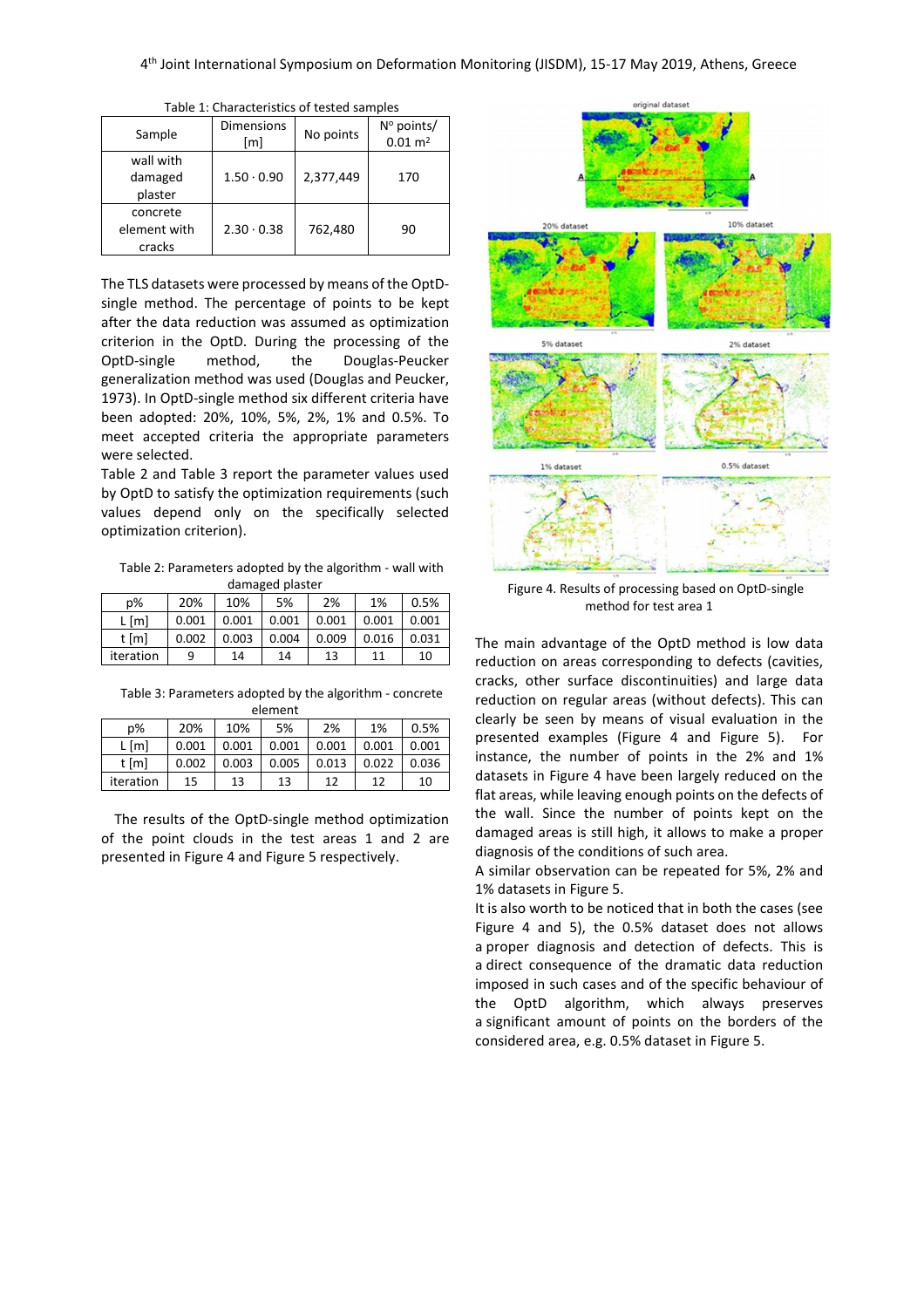

Figure 5. Results of processing based on OptD-single method for test area 2

AA profiles were made for both the cases to carefully analyze the obtained results, which are shown in Figure 6 and 7. The profiles show strips of 0.008 m width (see Figure 4 and Figure 5).

It is worth to notice that points close to sudden profile changes should be preserved by the data reduction method to properly maintain the possibility of defect detection on the wall surface. Positions corresponding to such sudden changes are marked with dashed lines in Figure 6 and 7 to ease the readability of these figures.

| original dataset |                      |   |
|------------------|----------------------|---|
| 20% dataset      |                      |   |
| 10% dataset      |                      |   |
| 5% dataset       | $\ddot{\phantom{0}}$ |   |
| 2% dataset       | . .                  |   |
| 1% dataset       |                      | ٠ |
| 0.5% dataset     |                      |   |



In Figure 6 a dashed line was located in a mortar layers. In most cases the mortar layers have been damaged. By analyzing the individual profiles, it can be concluded that the OptD reduction method left more points in the above-mentioned places than on the flat surfaces.



Figure 7. Profiles for test area 2

The profiles shown in Figure 7 corresponds to a defected area in the concrete element. As shown in this figure (e.g. 2% dataset), OptD method clearly kept a larger amount of points on areas associated to profile variations, which are those more informative for detecting defects.

Since OptD keeps a larger number of points on defected areas, it is quite clear that it allows high data reduction while still preserving the possibility of detecting cavities and cracks.